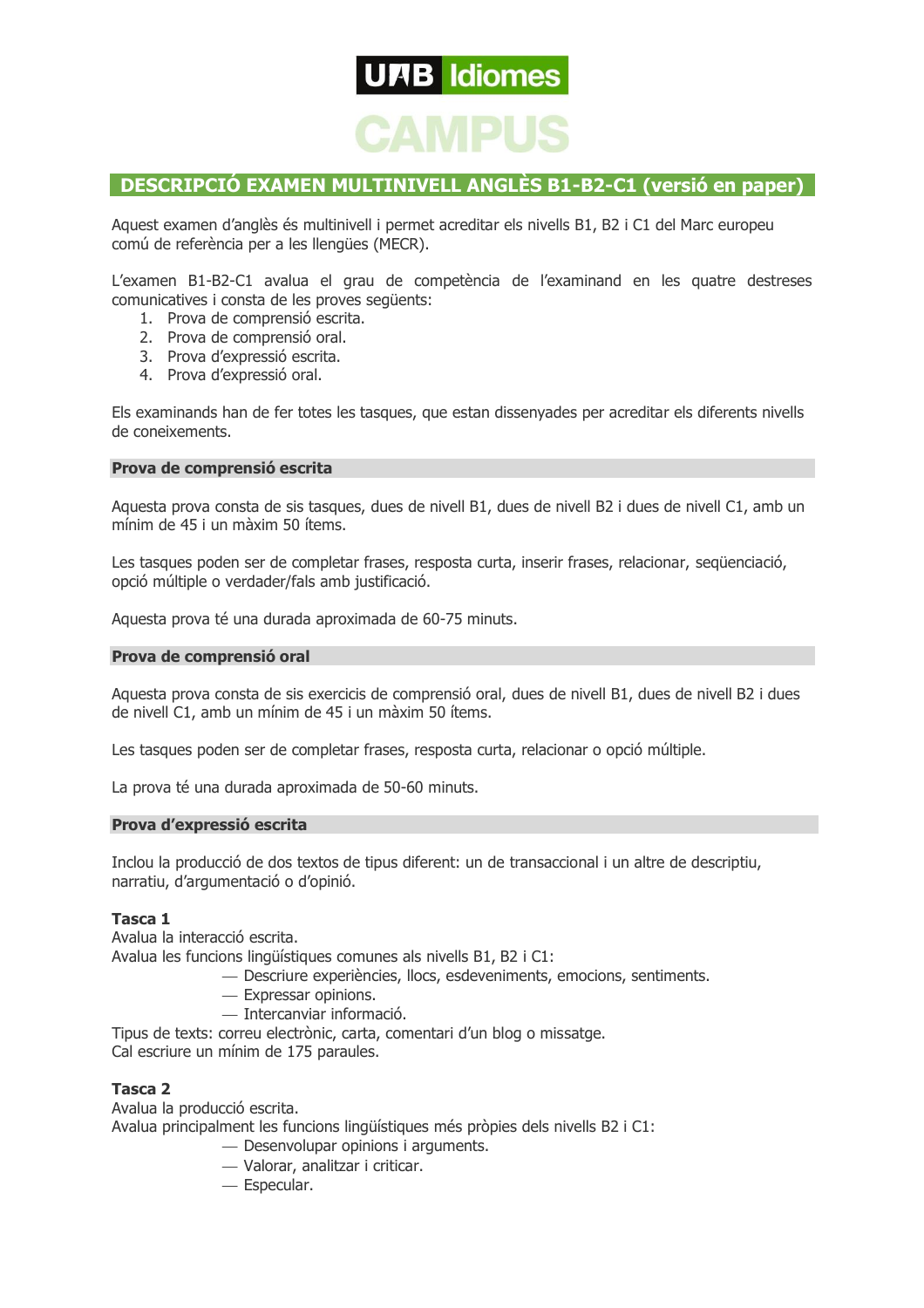

Tipus de texts: redacció, narració, ressenya, article, informe o entrada d'un blog. Cal escriure un mínim de 275 paraules.

La prova té una durada de 90 minuts.

#### **Criteris d'avaluació**

S'avaluen els textos segons aquests criteris:

- Adequació de la tasca.
- Cohesió, coherència i organització.
- Repertori i correcció lèxics.
- Repertori i correcció gramaticals.

#### **Prova d'expressió oral**

Avalua la interacció i la producció oral. La prova consta de tres parts:

- Preguntes d'informació personal (1-3 minuts).
- Interacció sobre un tema d'interès general (2-3 minuts).
- Monòleg sobre un tema d'interès general (3-5 minuts).

L'examinand disposa de 8 minuts aproximadament abans de la prova per preparar el monòleg de la tercera part sobre el tema que se li proporcioni.

La prova té una durada d'entre 7 i 11 minuts.

#### **Criteris d'avaluació**

S'avaluen els textos segons aquests criteris:

- Fluïdesa, coherència i interacció.
- Repertori i correcció lèxics.
- Repertori i correcció gramaticals.
- Pronunciació i entonació.

#### **PROCEDIMENTS DE CORRECCIÓ I CRITERIS DE CORRECCIÓ**

#### **Procediments de correcció**

En el cas de l'anglès, la prova de comprensió escrita i la prova de comprensió oral s'avaluen a partir d'un model de correcció.

Les proves d'expressió escrita les avaluen dos examinadors a partir dels criteris d'avaluació establerts. En cas de desacord entre els examinadors, les tasques les avalua un tercer avaluador.

La prova d'expressió oral l'avaluen dos examinadors a partir d'uns criteris establerts. L'examinador que fa d'interlocutor disposa de criteris holístics i l'assessor examina segons uns criteris analítics.

#### **Criteris de superació**

Les quatre parts de l'examen tenen el mateix pes (25 %) dins el global de l'examen. S'establiran punts de tall per superar cada nivell.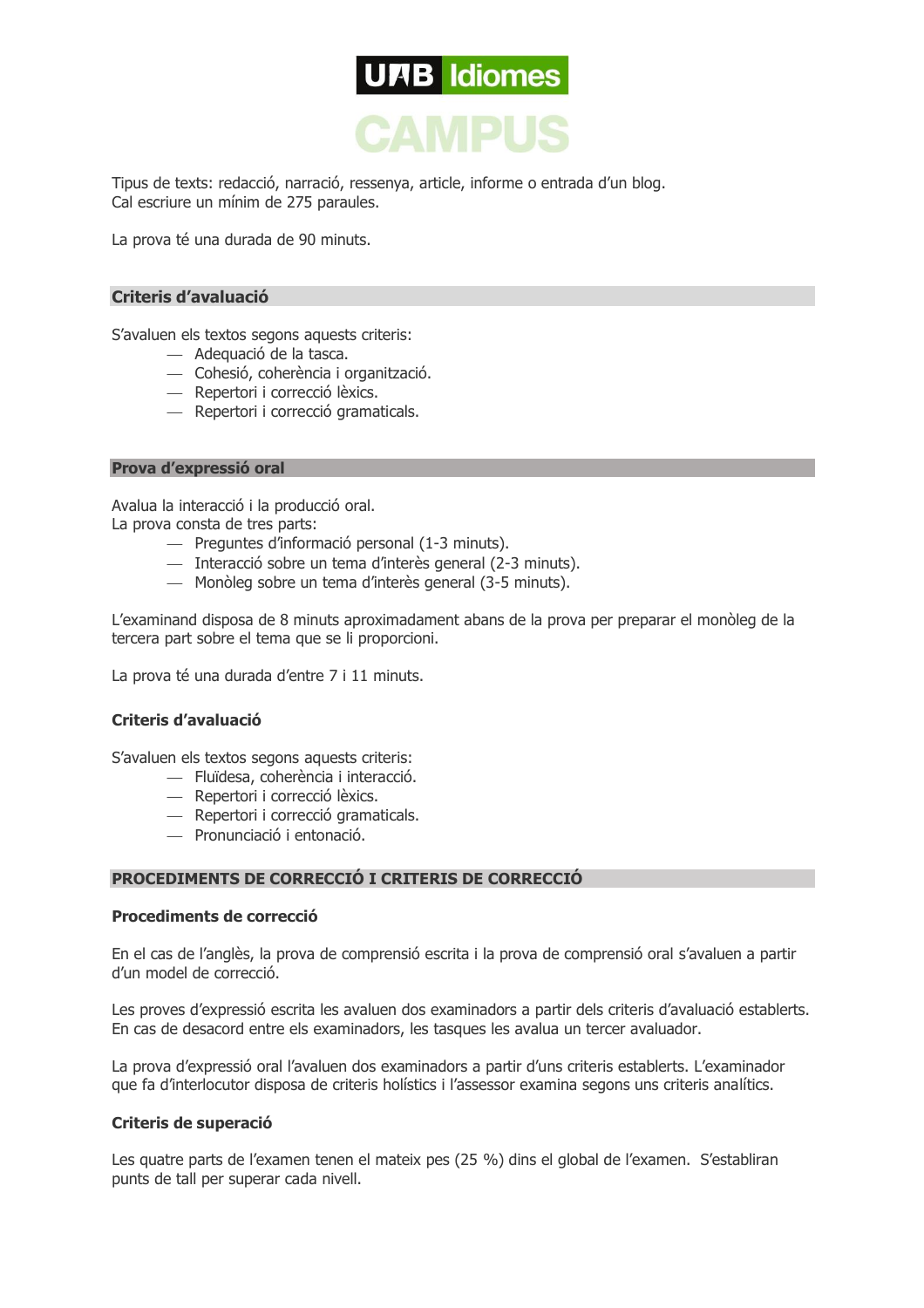

#### **EXEMPLES DE TASQUES**

#### **COMPRENSIÓ ESCRITA**

**Read the newspaper article about reasons to start using a bicycle as a means of transport. Nine headings have been removed from the article. Choose from sentences A-K the most appropriate sentence for each gap (1 - 9) in the text. Write your answers in the spaces provided. An example (0) has been given.**

#### **9 reasons to start using a bicycle for transportation**

Economic instability and ever-increasing climate change are just two of the many reasons why riding a bike is an excellent alternative to driving.

#### **\_\_\_\_***0***\_\_\_\_.**

Thanks to the recession, auto loans are hard to find these days  $-$  even if you have good credit. But for the price of a single car payment, you can buy a wellmade bicycle that should outlast most cars. Add a few hundred dollars more for rain gear, lights and accessories, and you have all-weather, anytime transportation.

#### **Q1. \_\_\_\_\_\_\_\_.**

All manufactured goods have environmental impact, but bicycles can be produced for a fraction of the materials, energy and shipping costs of a car.

#### **Q2. \_\_\_\_\_\_\_\_.**

Bikes eliminate the oil, fuel and hydraulic fluids dripped by automobiles onto the road surface — which means less toxic runoff into local waterways.

#### **Q3. \_\_\_\_\_\_\_\_.**

Perhaps you're not in a position to adopt a bicycle as primary transportation. But bikes make great second vehicles. You can literally save thousands of dollars a year using a bicycle for workday commuting and weekend errands in households which might otherwise be forced to maintain two cars.

#### **Q4. \_\_\_\_\_\_\_\_.**

The health benefits of regular aerobic exercise are well-known. Depending on your riding style and local road conditions, you could easily burn 600 calories an hour through brisk cycling. Most bike commuters report losing 6 to 9 kilos during their first year in the saddle without changing their eating habits.

#### **Q5. \_\_\_\_\_\_\_\_.**

Parking lots have enormous environmental and financial impact, particularly in urbanized areas. The more bikes you can get on the road, the fewer parking lots you need to build.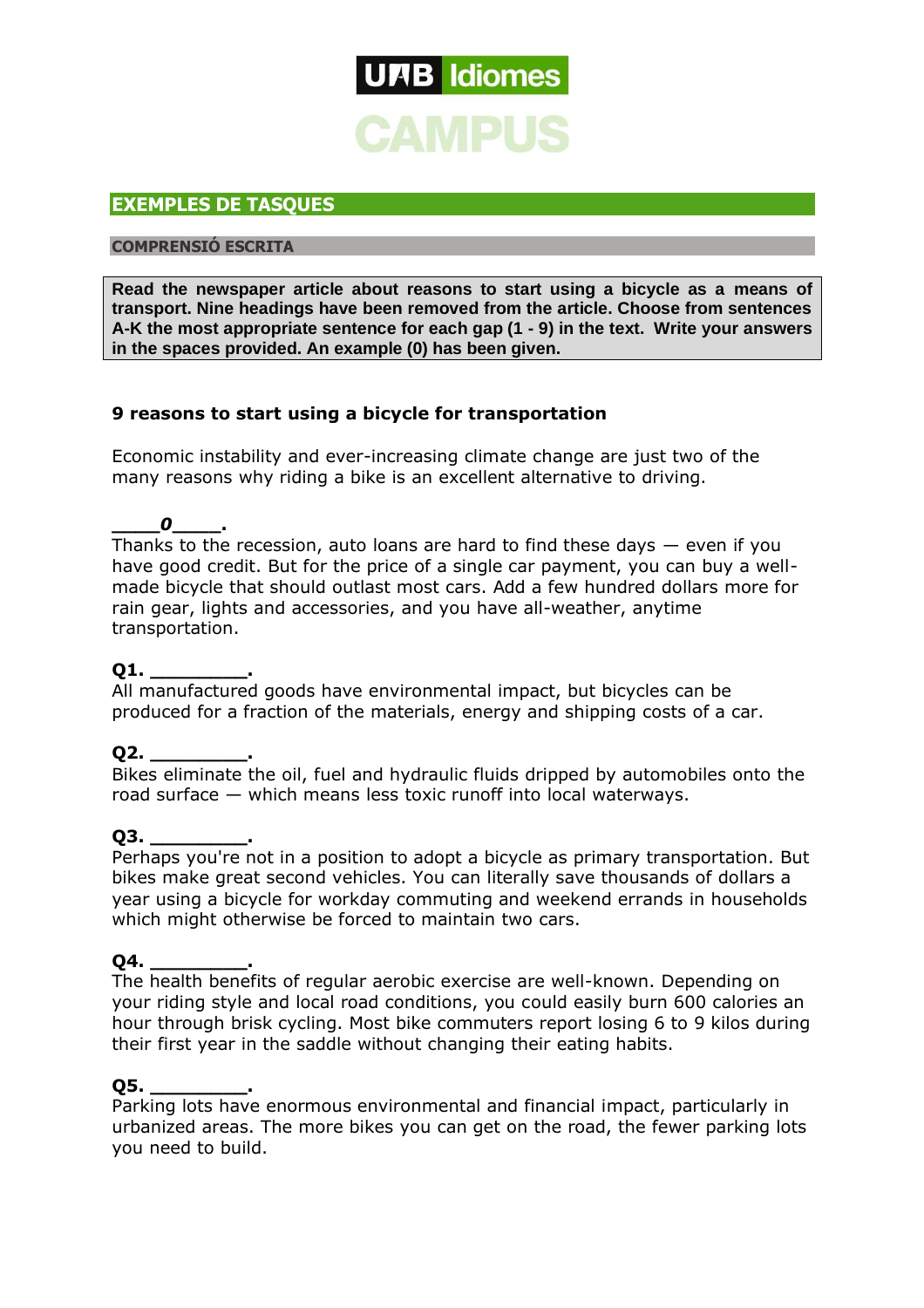

#### **Q6. \_\_\_\_\_\_\_\_.**

 $We're not talking about the crazy - and illegal - antics of New York bicycle$ messengers. But bikes are often faster than cars in urban areas, especially when city designers have set aside proper bike lanes. There's nothing more satisfying for a bicycle commuter than breezing past a long line of gridlocked traffic.

#### **Q7. \_\_\_\_\_\_\_\_.**

You'll never throw a rod on a bicycle, and dropping a transmission on a bike usually means replacing a bent derailleur hanger or worn-out chain. Bicycles do require service, but you can learn to perform most of it yourself. Even if you have a shop do things for you, costs will be trivial compared to a car.

#### **Q8. \_\_\_\_\_\_\_\_.**

Not everyone can get a driver's license (or wants one), and the cost of purchasing, insuring and maintaining a car is out of reach for a lot of people. Almost everyone can afford some sort of bike. Other than walking, bicycles are the most cost-effective transportation on the planet.

#### **Q9. \_\_\_\_\_\_\_\_.**

This is why most enlightened employers are eager to accommodate commuting cyclists. Healthy workers are better workers — and that's good for the bottom line. Bikes are smart business.

<http://www.mnn.com/green-tech/transportation/>

| A. When in operation, bicycles don't<br>produce much pollution.                              | <b>G.</b> The fabrication of bicycles has fewer<br>effects on the climate.        |
|----------------------------------------------------------------------------------------------|-----------------------------------------------------------------------------------|
| <b>B.</b> Bicycling may be more time-efficient<br>than taking a car.                         | H. Using a bike for transportation can<br>help you lose weight.                   |
| C. Studies show that people who cycle<br>to the office are healthier and more<br>productive. | I. It's easier to finance a new bicycle<br>than a new car.                        |
| <b>D.</b> Bikes use less space.                                                              | <b>J.</b> Bicycles are an effective alternative to<br>having more than one car.   |
| <b>E.</b> Bikes are cheaper to maintain and<br>operate than automobiles.                     | K. Bicycles provide mobility for those<br>who may not qualify or afford to drive. |
| <b>F.</b> Bikes save taxpayers money by<br>reducing road wear.                               |                                                                                   |

| $\vert$ Q1. $\vert$ $\vert$ |  |  | $Q2.$   $Q3.$   $Q4.$   $Q5.$   $Q6.$   $Q7.$ | Q8. | Q9. |
|-----------------------------|--|--|-----------------------------------------------|-----|-----|
|                             |  |  |                                               |     |     |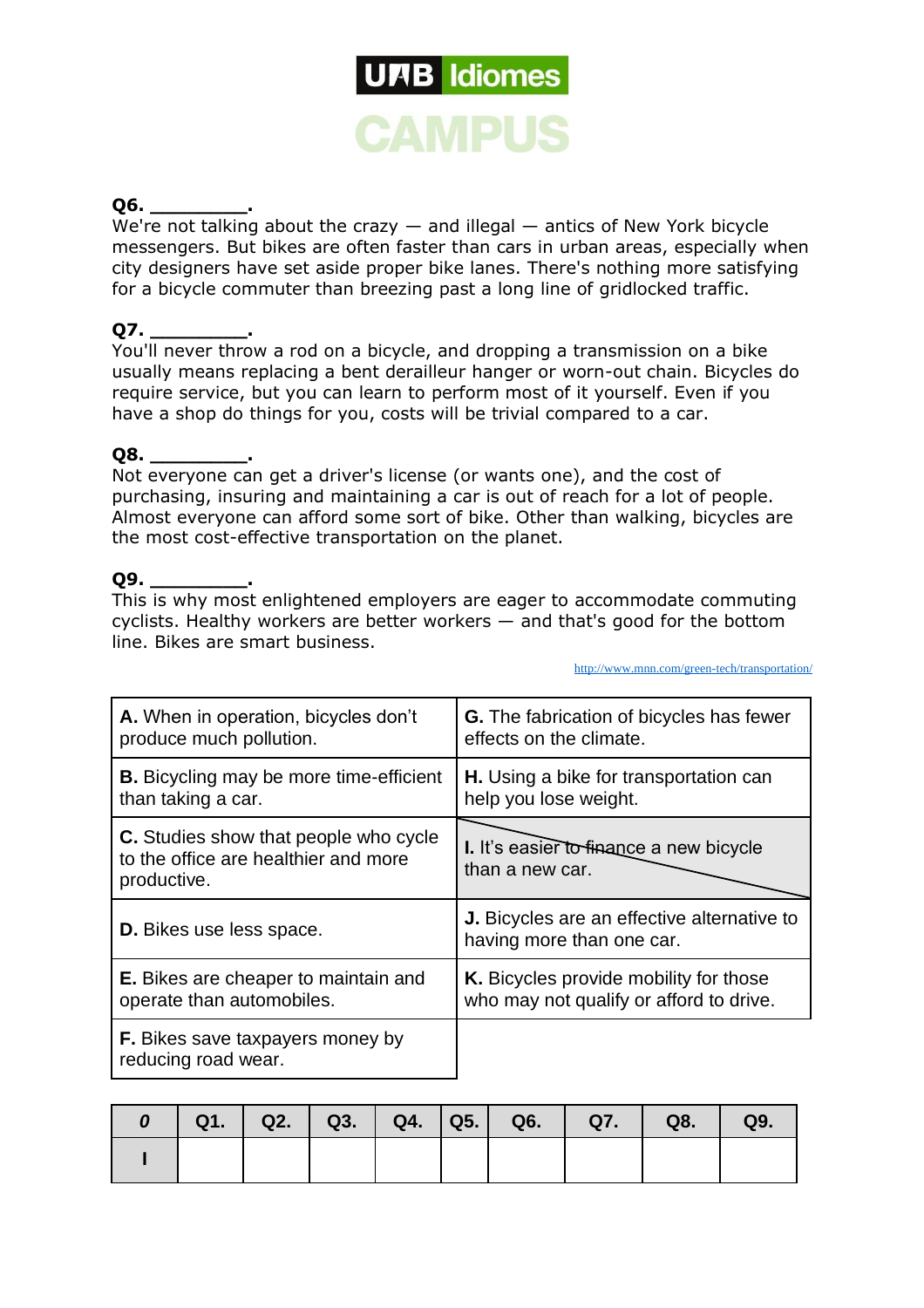# **UFIB** Idiomes CAMPI

**Read the following text about water and complete sentences 1 to 8. Write your answers in the spaces provided using a MAXIMUM OF 4 CONSECUTIVE WORDS TAKEN FROM THE TEXT. The first one (0) has been done for you.**

#### **Why is water an important resource?**

In most parts of the world, water is a scarce resource. That might seem strange, because there is so much water on Earth. Almost all of the water on Earth, more than 97 percent of it, is seawater in the oceans. The rest is called fresh water, because it does not have a high salt content. Most of the world's fresh water is frozen solid in large glaciers in Antarctica and Greenland. Almost all of the fresh water that is available for human use is either contained in soil and rock below the surface, called groundwater, or in rivers and lakes.

In most areas of the United States there is enough fresh water for human use. Yet usable fresh water is not as abundant as you might think. In some areas, like the arid Southwest, there is not enough water. In those areas, water has to be transported long distances from other places in human-made channels called aqueducts. Even in areas with plenty of fresh water, there are sometimes shortages. Rainfall is the only way that water supplies are replenished. During times of drought, when rainfall is below average for a number of years, water supplies can become dangerously low. Even when rainfall is adequate, water from rivers and lakes might be unusable because of pollution. In some areas, groundwater cannot be used because when it is removed from the ground, nearby wetlands would be damaged by drying up. As the population of the United States continues to grow in the future, water shortages will become more common, because the supply of available water remains the same. Water conservation will become more and more important as time goes on.

People use water in many ways at home: drinking, cooking, bathing, brushing teeth, washing clothes, dishes, and cars, flushing toilets, watering gardens and lawns, and filling swimming pools. Most people do not think much about how much water they use. Perhaps this is partly because they don't pay for it each time they use it, except when they buy bottled water.

<http://www.k5geosource.org/1content/1sc/water/>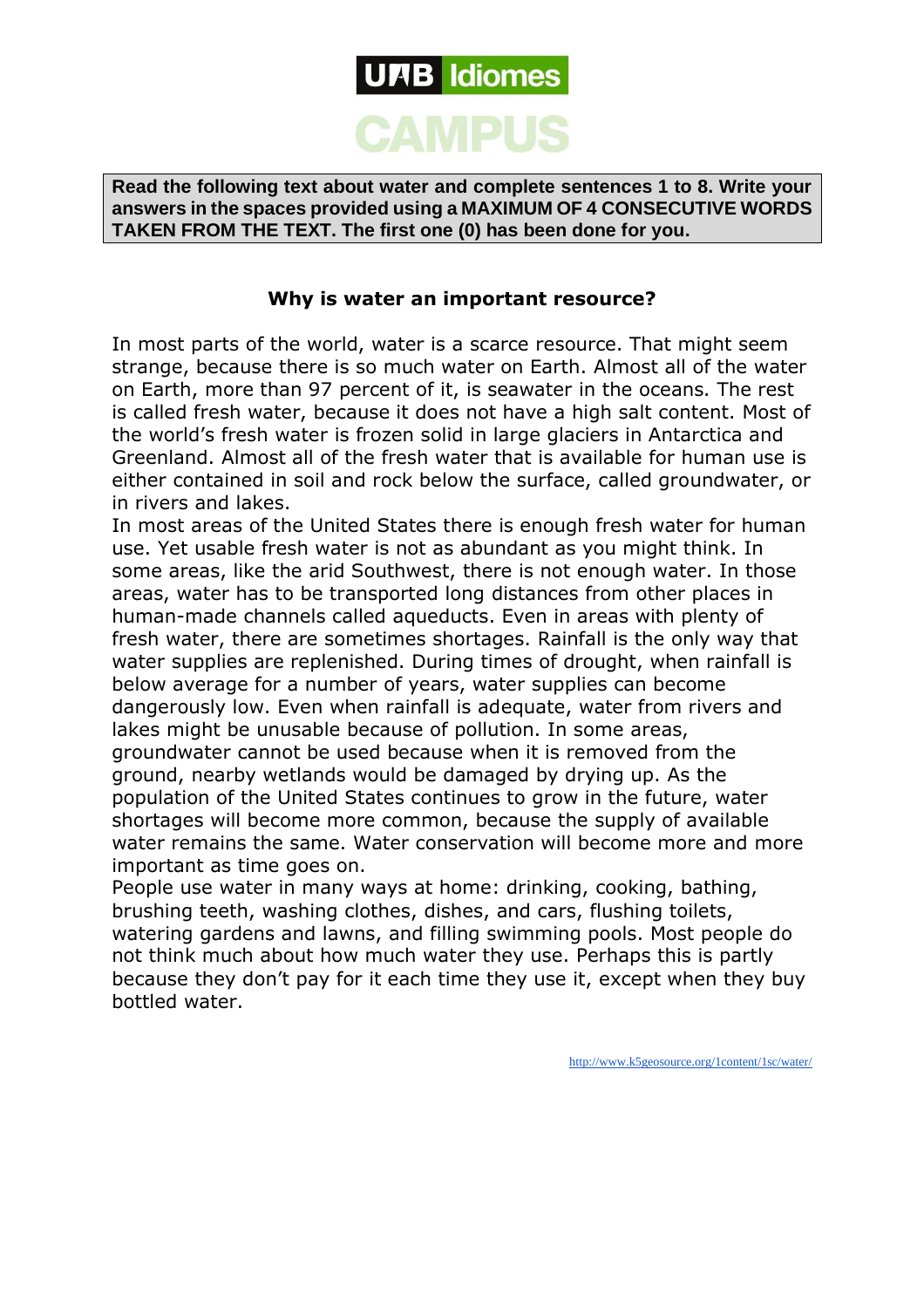

| $\mathbf{0}$ . | There is a lot of water in the world, but it $\vert$ is a scarce resource. |  |
|----------------|----------------------------------------------------------------------------|--|
| Q1.            | Most of the water in the world                                             |  |
| Q2.            | Underground water is good                                                  |  |
| Q3.            | The majority of Americans have                                             |  |
| Q4.            | To move water, people use                                                  |  |
| Q5.            | When it rains, water resources                                             |  |
| Q6.            | Contamination can make fresh water                                         |  |
| Q7.            | The USA will run out of water if the number of<br>people                   |  |
| Q8.            | People do not really know the quantity of                                  |  |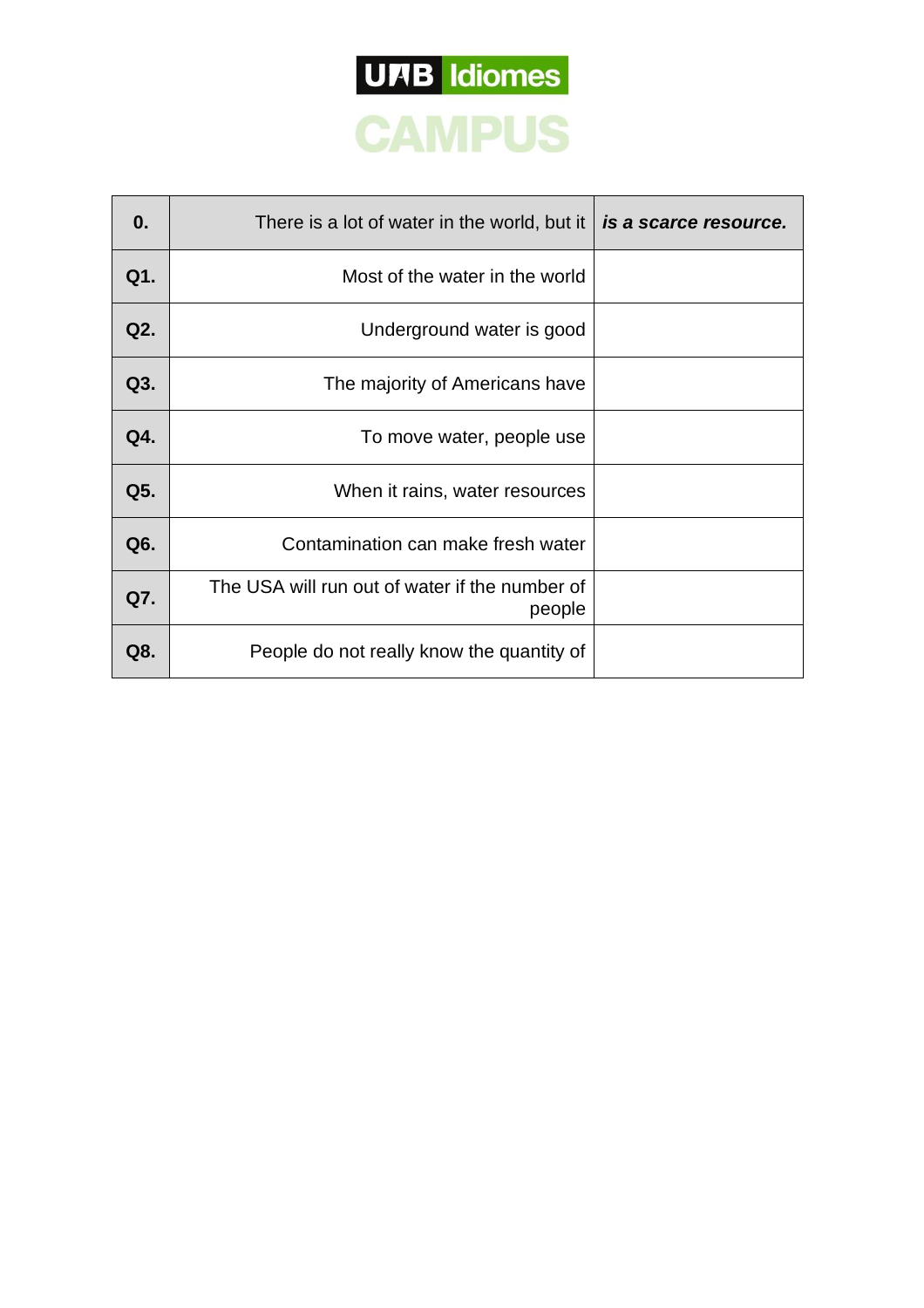

#### **Read the following text about a horse. Put the phrases (A-G) in the right place. There are 2 EXTRA PHRASES that you should NOT use. Write your answers in the spaces provided. The first one (0) has been done for you.**

### **Horse trapped for three hours in mud as tide approached**



Nicole Graham, who owns more than 10 horses and runs a horse dentistry business,  $\qquad \theta$ Astro, who weighs 495 kg, keeping his head above the mud as rescue teams worked to rescue him.

Miss Graham and her seven-year-old daughter Emily \_\_**Q1.**\_\_ the coast at Avalon Beach on Corio Bay in Victoria, when both horses sank into the mud. The woman \_\_**Q2.**\_\_ her daughter and the other horse on to firmer ground but Astro proved a different prospect. Rescuers first **Q3.** Astro free with fire hoses, then a winch, but eventually a vet had to sedate the horse, and he was eventually pulled clear with a tractor \_\_**Q4.**\_\_, minutes before the tide reached him.

| A | had been out riding along         |
|---|-----------------------------------|
| B | after three hours                 |
| C | stayed by the side of 18-year-old |
| D | was able to help                  |
| Е | before breakfast                  |
| F | tried to pull                     |
| G | arrived with                      |

|   | Q1. | Q2. | Q3. | Q4. |
|---|-----|-----|-----|-----|
| C |     |     |     |     |

[http://www.t](http://www.telegraph.co.uk/news/worldnews/australiaandthepacific/australia/9111117/Horse-trapped-for-three-hours-in-mud-as-tide-approached.html)elegrap[h.co.uk/n](http://www.telegraph.co.uk/news/worldnews/australiaandthepacific/australia/9111117/Horse-trapped-for-three-hours-in-mud-as-tide-approached.html)ew[s/](http://www.telegraph.co.uk/news/worldnews/australiaandthepacific/australia/9111117/Horse-trapped-for-three-hours-in-mud-as-tide-approached.html)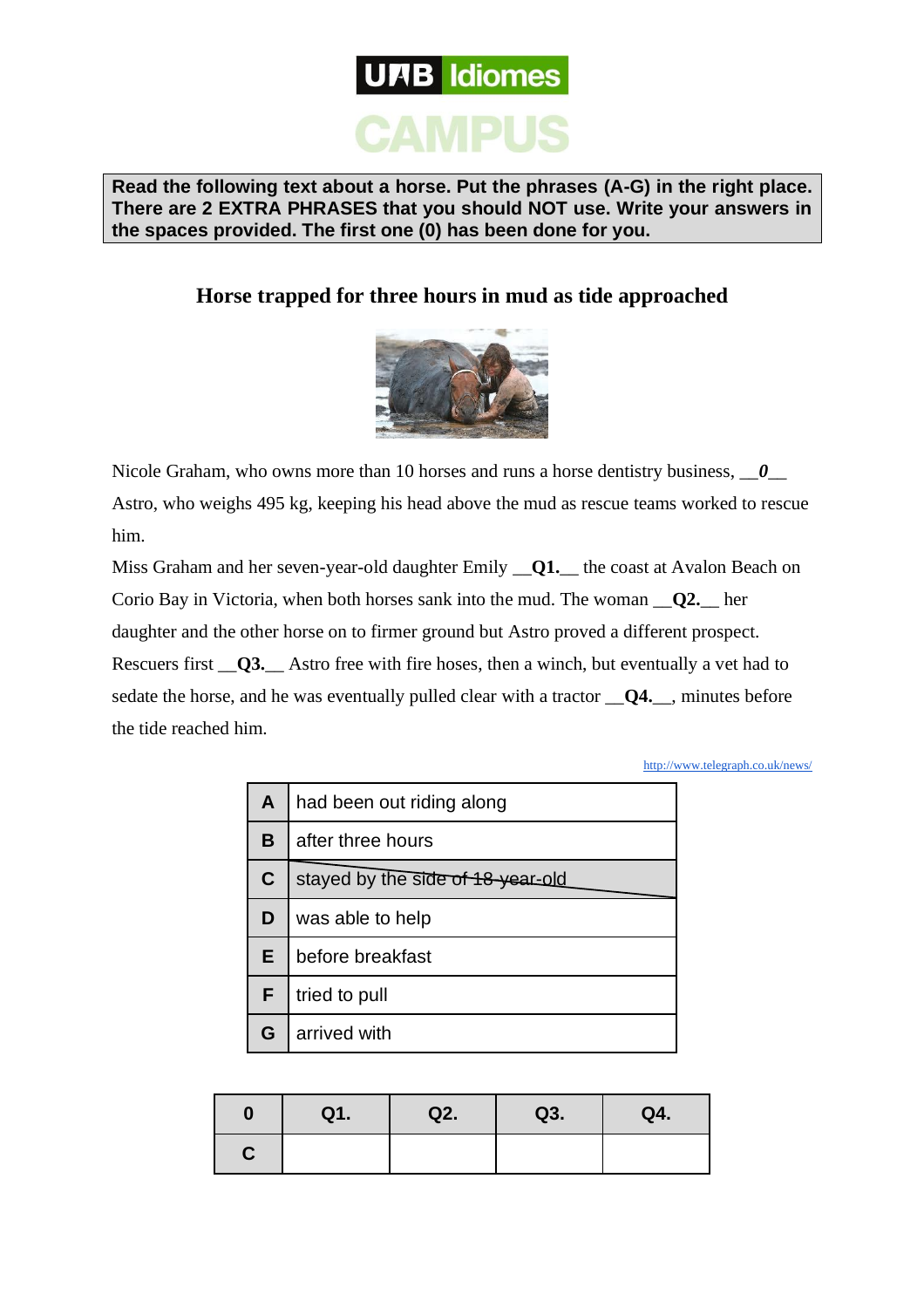

**Read the following text about mobile phone usage and decide which answer (a, b or c) is the most appropriate according to what you read. Write your answer in the space provided. The first one (0) has been done for you.**

#### **A bank in every pocket?**

The idea that mobile phones bring economic benefits is now widely accepted. In places with bad roads, few trains and parlous land lines, they substitute for travel, allow price data to be distributed more quickly and easily, enable traders to reach wider markets and generally ease the business of doing business. Leonard Waverman of the London Business School has estimated that an extra ten mobile phones per 100 people in a typical developing country leads to an extra half a percentage point of growth in GDP<sup>1</sup> per person. To realise the economic benefits of mobile phones, governments in such countries need to do away with state monopolies, issue new licences to allow rival operators to enter the market and slash taxes on handsets. With few exceptions (hallo, Ethiopia), they have done so, and mobile phones are now spreading fast, even in the poorest parts of the world.

As mobile phones have spread, a new economic benefit is coming into view: using them for banking, and so improving access to financial services, not just telecoms networks. Pioneering m-banking<sup>2</sup> projects in the Philippines, Kenya and South Africa show the way. These "branchless<sup>3"</sup> schemes typically allow customers to deposit and withdraw cash through a mobile operator's airtime-resale agents, and send money to other people via text messages that can be exchanged for cash by visiting an agent. Workers can then be paid by phone; taxi-drivers and deliverydrivers can accept payments without carrying cash around; money can be easily sent to friends and family. A popular use is to deposit money before making a long journey and then withdraw it at the other end, which is safer than carrying lots of cash.

There is no need to set up a national network of branches or cash machines. Mbanking schemes can be combined with microfinance loans, extending access to credit and enabling users to establish a credit history. Some schemes issue customers with debit cards linked to their m-banking accounts. All this has the potential to give the "unbanked" masses access to financial services, and bring them into the formal economy.

What can governments do to foster m-banking? As with the spread of mobile phones themselves, a lot depends on putting the right regulations in place. They

#### **Glossary**

<sup>2</sup> **M-banking**=mobile banking

<sup>1</sup> **GDP**=gross domestic product: the total value of the goods and services that a country produces in a year

<sup>3</sup> **branch**=an office representing a company or organization in a particular area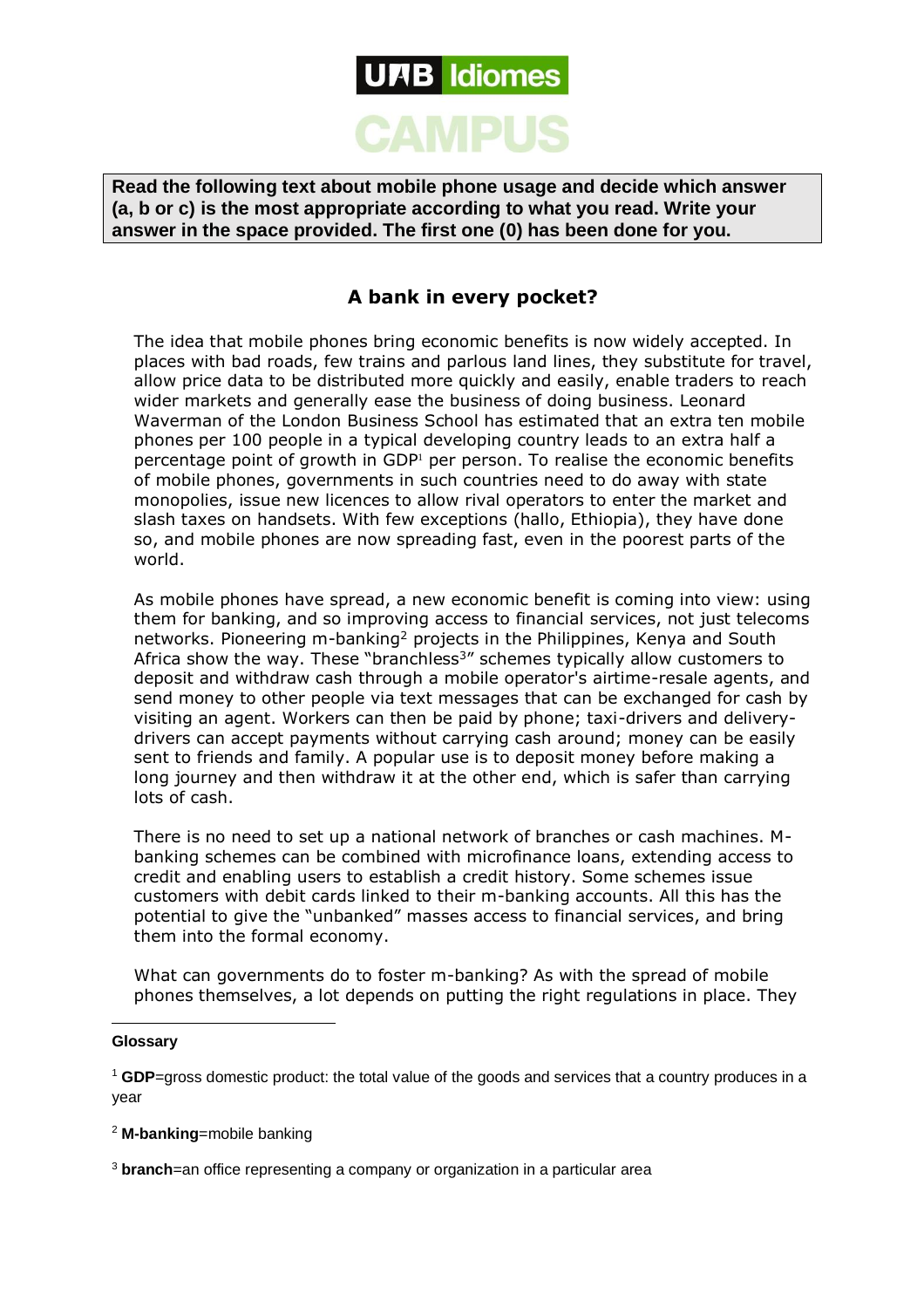

need to be tight enough to protect users and discourage money laundering, but open enough to allow new services to emerge. The existing banking model is both over- and under-protective, says Tim Lyman of the World Bank, because "it did not foresee the convergence of telecommunications and financial services."

[http://www.economist.com/](http://www.economist.com/node/10133998)

#### *0. Most people*

- *a. agree that mobile phone usage has a positive effect on the economy.*
- *b. feel that mobile phone usage helps control prices.*
- *c. agree that mobile phones are becoming more economical.*

#### **Q1. Leonard Waverman says**

- a. countries benefit equally from greater mobile phone ownership.
- b. that a higher ratio of phones per person helps countries be more competitive.
- c. that GDP<sup>1</sup> gows up with an increase in the number of mobile phones.

#### **Q2. Mobile phones**

- a. help people talk to their bank managers.
- b. help people in poorer countries to access money.
- c. are still not common in developing countries.

#### **Q3. Using mobile phones for banking**

- a. became popular in Kenya later than in many other developing countries.
- b. means that workers are more likely to be paid on time.
- c. makes it easier for people to catch taxis and get deliveries.

#### **Q4. M-banking**

- a. is ideal for first-time bank clients.
- b. has made illegal transactions more difficult.
- c. is a safer option for most people.

#### **Q5. Banking regulations**

- a. are currently too tight.
- b. need to help stop criminal activity.
- c. need to be more restrictive.

|   |  | $Q1.$   $Q2.$   $Q3.$   $Q4.$   $Q5.$ |  |
|---|--|---------------------------------------|--|
| a |  |                                       |  |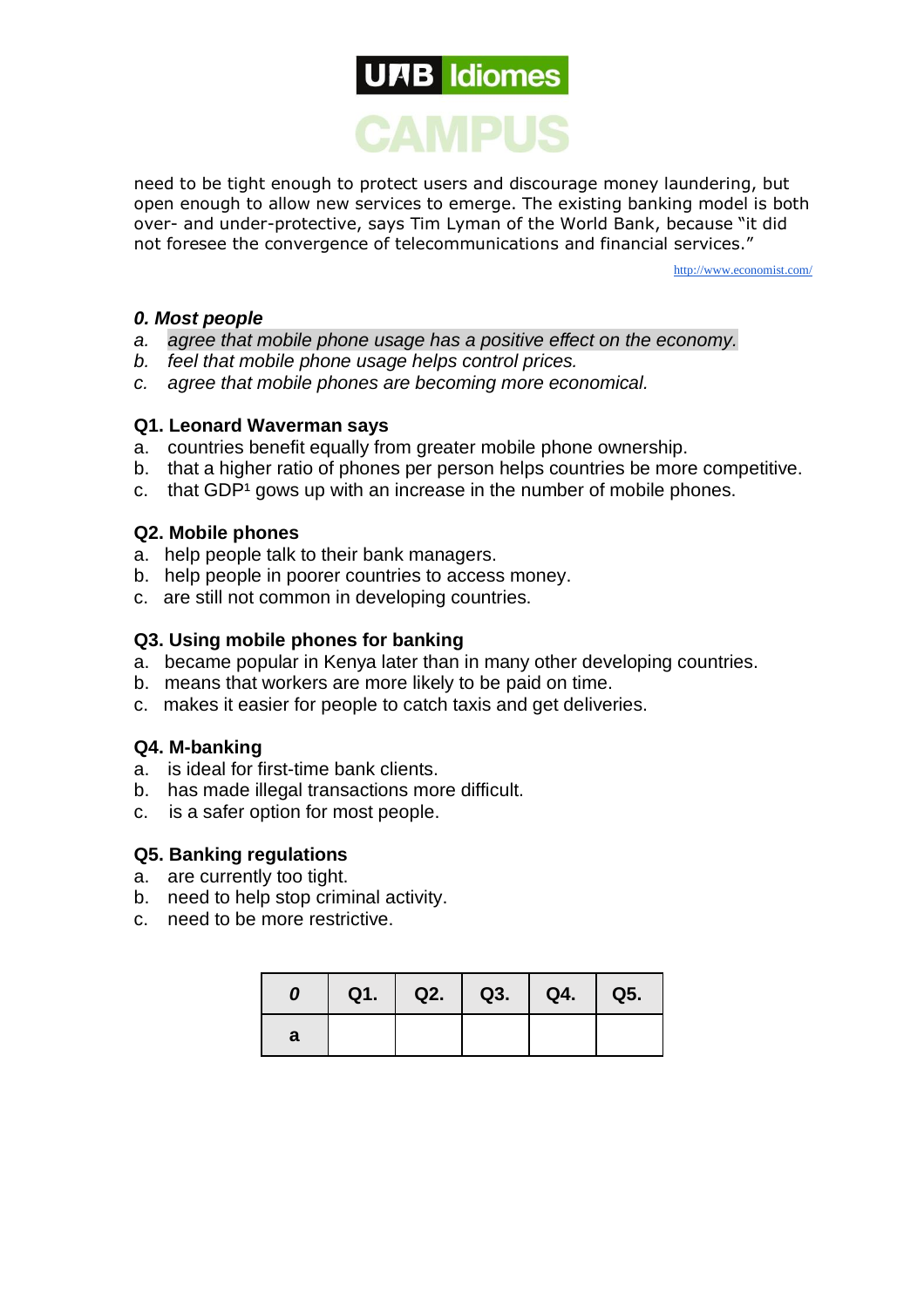

**Read the following text about dogs and decide whether the statements are true or false. You must justify your answer by writing down the FIRST 4 WORDS OF THE SENTENCE where the answer is found. Write your answers in the spaces provided. The first one (0) has been done for you.**

#### **Man's best friend**

#### **Can dogs really show empathy towards humans?**

Dogs quickly become part of the family. Tales abound of dogs celebrating joy in a household or commiserating when tragedy strikes. This may not seem surprising after 15,000 years of co-evolution. But what hard evidence is there of dogs' empathy with humans? A new experiment suggests that behind all the wagging tails there really is something deeper going on.

Past experiments have hinted that animals can feel sympathy. Rats and monkeys had been found to forgo food to avoid delivering electric shocks to relatives. Similarly, apes have recently been documented consoling one another after conflicts. However, all these experiments and observations were demonstrating an animal's sensitivity to distress in other members of the same species. Deborah Custance and Jennifer Mayer of Goldsmiths College, London, set out to see if dogs could detect the emotional state of humans.

To do this, Dr Custance and Ms Mayer conducted an experiment to study the response of dogs when a nearby human suddenly began to cry. The researchers knew that interpreting responses would be difficult, since dogs tend to whine, nuzzle, lick, lay their heads in laps and fetch toys for people in distress. Although such actions hint at a dog wishing to offer comfort, they could also be signs of curiosity, or suggest that a dog is simply distressed by seeing its master upset. To work round this, the researchers presented 18 dogs of various breeds with four separate 20-second conditions. They included their owner crying, a stranger crying and both taking it in turns to hum "Mary had a little lamb". All four of these conditions were preceded by two minutes of mundane conversation between Ms Mayer, who filled the role of the stranger, and the dog's owner.

Dr Custance and Ms Mayer suspected that if exposure to crying led dogs to feel distress, then regardless of who was crying, the dog would go to their master to seek comfort. They also theorised that if curiosity, rather than empathy, was the driving force, then the humming would cause dogs to engage with people.

As they report in Animal Cognition, "person-oriented behaviour" did sometimes take place when either the stranger or the owner hummed, but it was more than twice as likely to occur if someone was crying. This indicated that dogs were differentiating between odd behaviour and crying. And of the 15 dogs in the experiment that showed person-oriented responses when the stranger cried, all of them directed their attention towards the stranger rather than their owner.

These discoveries suggest that dogs do have the ability to express empathetic concern. But although the results are clear enough, Dr Custance argues that more work needs to be done to be sure that such behaviour is true empathy. It is possible, she points out, that the dogs were drawing on previous experiences in which they were rewarded for approaching distressed human companions. Dogowners, however, are unlikely to need any more convincing.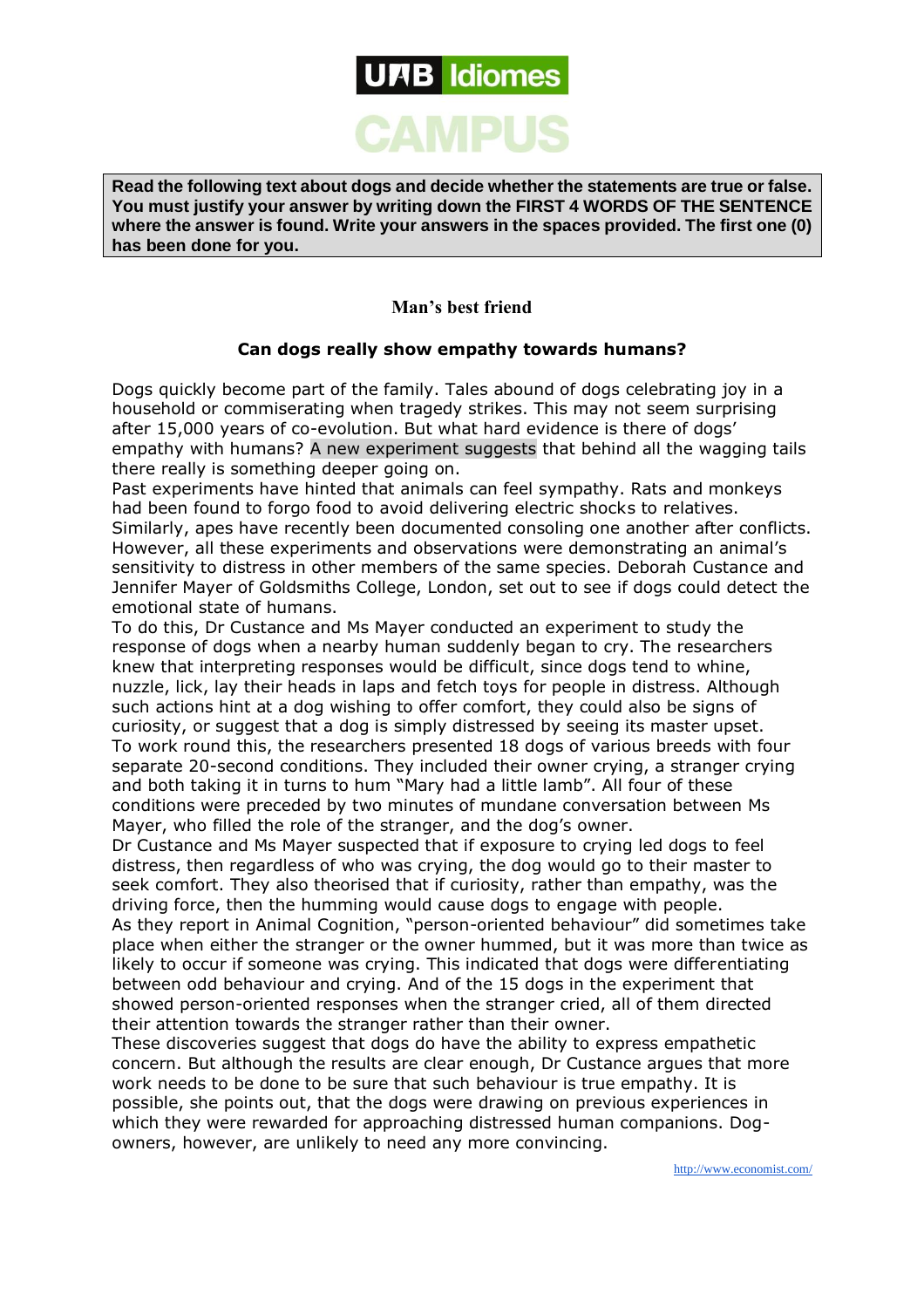

|     | <b>Statements</b>                                                                                         | <b>True</b> | <b>False</b> | <b>Justification</b>         |
|-----|-----------------------------------------------------------------------------------------------------------|-------------|--------------|------------------------------|
| O   | Scientists claim that movement of the tail<br>has an important meaning.                                   | X           |              | A new experiment<br>suggests |
| Q1. | Some animals ate a lot because of<br>experiments.                                                         |             |              |                              |
| Q2. | Past research concentrated on behaviour<br>within the same class of animals.                              |             |              |                              |
| Q3. | The experiment included two people talking.                                                               |             |              |                              |
| Q4. | The scientists thought dogs would go to the<br>owner to show concern whenever they heard<br>a person cry. |             |              |                              |
| Q5. | The results of the research seem to show that<br>dogs are more sensitive to people in pain.               |             |              |                              |
| Q6. | In the experiment, the animals almost always<br>turned to the person known to them.                       |             |              |                              |
| Q7. | The experiment has definitely proven that<br>dogs can feel real empathy towards humans.                   |             |              |                              |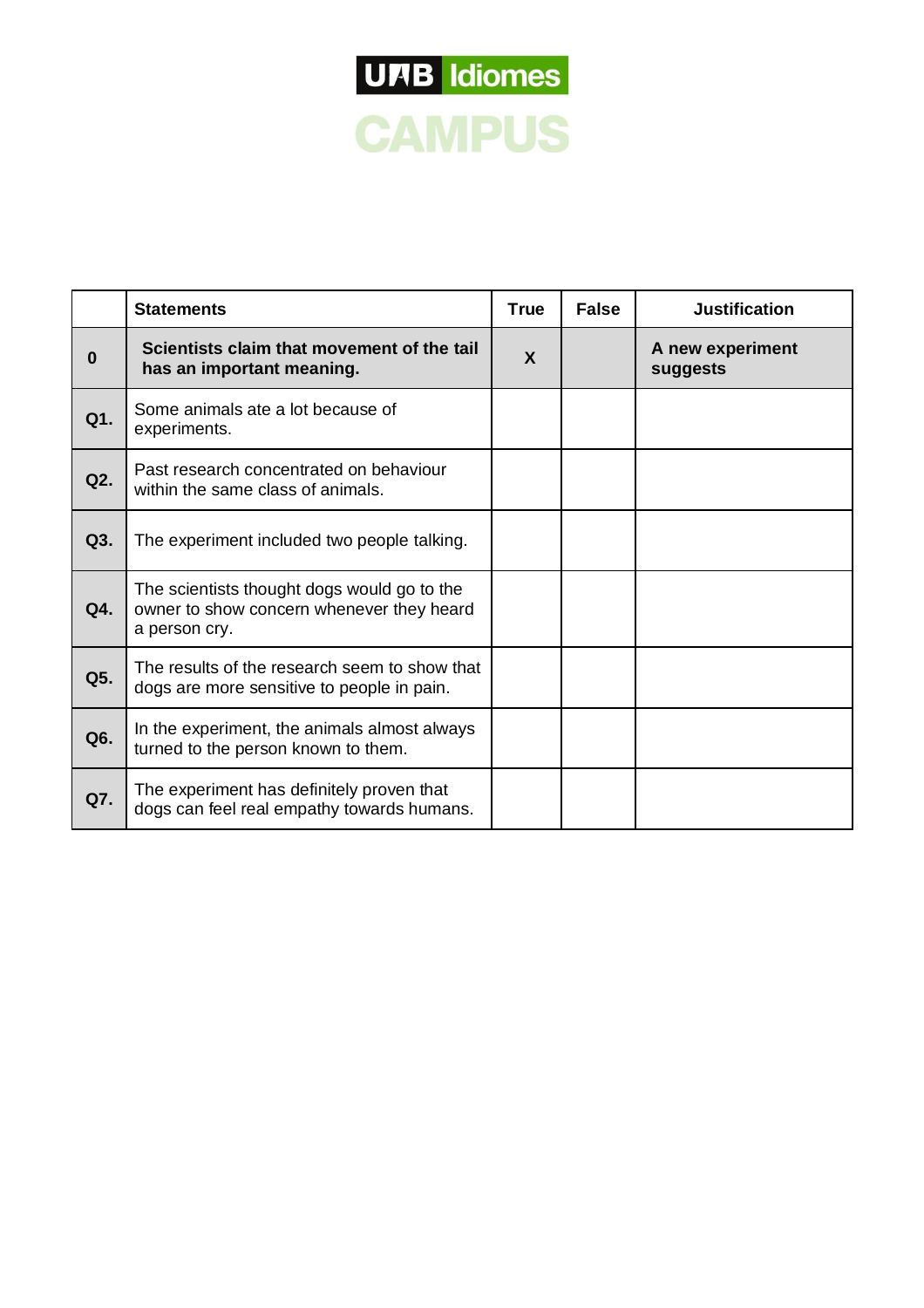

**Read the text below and decide if statements Q37 to Q45 on the ANSWER SHEET are true or false by writing a cross (X) in the corresponding column. You must justify all your answers by writing down the FIRST 4 WORDS OF THE SENTENCE where the answer is found. There is an example (0).**

## **The Dark Secrets of Dr Livingstone**

Today (19th March, 2013) marks the bicentenary of the birth of David Livingstone, the great missionary-explorer, who began life as a child factory worker, but through extraordinary determination became a doctor, an ordained missionary, and an explorer. The fact that a wreath will be laid on his grave in Westminster Abbey, and that there will be celebrations in his native Scotland and in Africa, tells us a lot about the differences between modern and Victorian celebrity – both as to their relative merits and longevity.

In Victorian England people expected their celebrities to have done something genuinely remarkable, and David Livingstone had obliged by making the first European crossing of sub-Saharan Africa from coast to coast (very nearly dying in the process) and by exposing the "Arab" and African Muslim slave trade. His grim revelations compelled the British government to use the Royal Navy to stop slave dhows reaching the Gulf and, in 1873, to close the Zanzibar slave market. Exploration was very dangerous, and many earlier British travellers had died: Mungo Park (drowned), Richard Lander and Gordon Laing (murdered), James Tuckey and Hugh Clapperton (of disease). John Speke and Richard Burton were gravely wounded with spears, and Henry Stanley's five white companions would all die of disease or be drowned.

The true greatness of Livingstone, which escaped his Victorian admirers, lay in his liking for Africans. He had gone to Africa in 1841 as a medical missionary to convert the tribes of Botswana but had quickly understood why missionaries were failing there – as he would fail too, though he would be remembered as a "great missionary". He realised that chiefs needed many children and that polygamy worked well for them and was not adultery. Unlike his colleagues he believed that Christianity gave no licence for attacking civil institutions such as male circumcision rites. He also understood why African chiefs hated the idea that the enemies they killed in battle could 'survive' death by resurrection. He once recorded an argument with a rainmaker which, by his own account, the witch doctor won hands down.

Public ignorance about Africa at the time meant that Livingstone became the greatest non-military British hero of the 19th century – meriting a state funeral. He exemplified the virtues that the Victorians most valued: bravery, moral rectitude, industriousness, endurance, modesty and willingness to sacrifice his life for a cause – epitomising for later imperialists the hugely reassuring ideal of selfless "service" given to the ruled by their white rulers.

What the public did not know, however, was that he had sent his wife, Mary, to live in poverty in Britain with their four children while he went exploring. Nor that she became an alcoholic. Earlier, Mary had travelled with him to the Zambezi basin while pregnant, narrowly escaping death when her wagon fell into an elephant trap. She then gave birth in the Kalahari. She succumbed to malaria aged 41, having returned to Africa to be with him.

A decade later, Livingstone himself died, of blood loss, on his knees in a swamp in central Africa on a mission mysteriously combining his joint quest to destroy the Arab slave trade while trying and failing to find the source of the Nile.

How did he achieve celebrity? Livingstone returned from his trans-Africa journey in midcentury, just when cheap newspapers were expanding. His book Missionary Travels sold a massive 70,000 copies and he was mobbed in the street because his picture had appeared in so many papers. Although he claimed to hate public attention, he wore his trademark peaked cap when walking down Oxford Street. Being "a man of the people", rather than an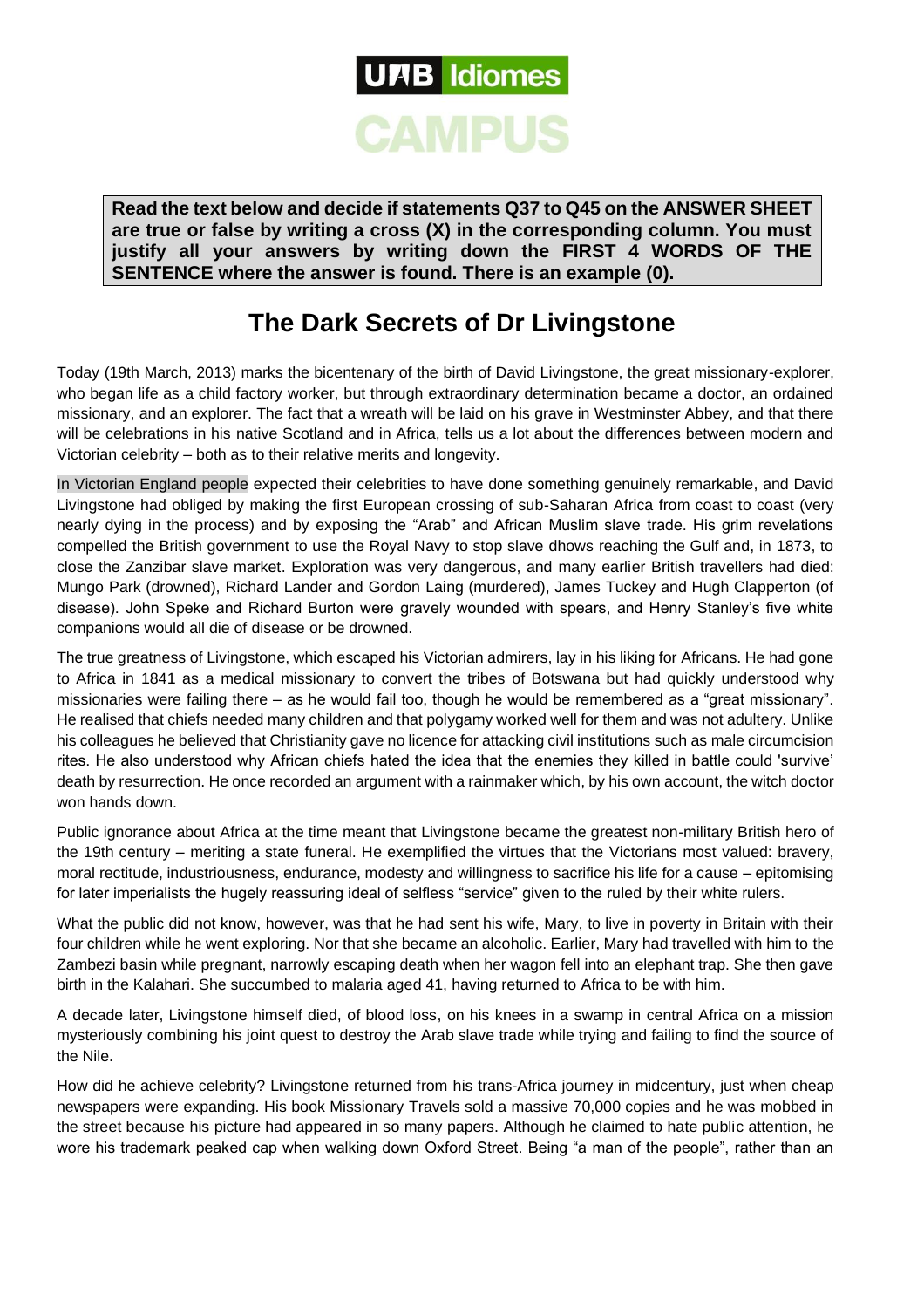

aristocratic or a military hero (as Palmerston or Wellington), he was something new. His head was carved into umbrella handles and appeared on match boxes, and his photograph was everywhere.

Livingstone then led a disastrous government-financed expedition to the Zambezi. To secure money for this venture, he had understated the dangers of malaria and intertribal fighting and was thus responsible for the deaths of expedition members and two groups of missionaries (including the first bishop ever to visit central Africa). These catastrophes badly dented his reputation. Yet the Welsh-American journalist Henry M Stanley realised, when Livingstone had been out of touch in Africa for four years, that to find and interview him would be a great journalistic scoop, so unlikely did a successful outcome seem. It is still the most famous celebrity interview in history. Stanley's words: "Dr Livingstone, I presume?" although he made them up a few months later, will probably continue to be quoted for another century or two.

When Stanley found Livingstone, he also discovered that the former missionary harboured grudges and could be cruelly vitriolic. But he stuck with his ideal figure, knowing that to have tracked down a saint made a better story than to have found an embittered misanthrope. Stanley wrote of Livingstone as being "a man as near an angel as the nature of living man will allow". This version of his character would come down to posterity, although it may have had more to do with his discoverer's character: Stanley was a workhouse boy, abandoned by both parents, and all his life he was looking for an ideal father.

His fame has endured with a longevity that would be the stuff of fantasy for our contemporary media idols. Yet would Livingstone still be remembered today without that huge initial leg-up into the realms of international celebrity from the extraordinary Henry Stanley? It's hard to tell. Stanley certainly combined the dangerous stunt with the celebrity interview to stunning effect. Enduring celebrity may therefore sometimes owe almost as much to the creative ingenuity of its journalist begetter as to the achievements of the celebrated person.

**Source:** https:// newstatesman.com

|          | <b>Statements</b>                                                                                             | т | F           | <b>Justification</b>           |
|----------|---------------------------------------------------------------------------------------------------------------|---|-------------|--------------------------------|
| $\bf{0}$ | Victorian public opinion forced Livingstone to attempt to<br>cross Sub-Saharan Africa.                        |   | $\mathbf x$ | In Victorian England<br>people |
| Q1.      | Speke and Burton were attacked by tribesmen.                                                                  |   |             |                                |
| Q2.      | Livingstone's colleagues believed that Christianity gave them<br>the right to interfere in African societies. |   |             |                                |
| Q3.      | Livingstone's wife, Mary, survived an attack by an<br>elephant.                                               |   |             |                                |
| Q4.      | Livingstone's attitude to celebrity was ambiguous.                                                            |   |             |                                |
| Q5.      | To get financial backing for his Zambezi expedition,<br>Livingstone exaggerated its risks.                    |   |             |                                |
| Q6.      | In reality, Stanley never said "Dr Livingstone, I presume?"<br>when he found the famous missionary-explorer.  |   |             |                                |
| Q7.      | Livingstone usually forgave people who had done something<br>bad to him in the past.                          |   |             |                                |
| Q8.      | Nowadays, most people know that Livingstone could be an<br>unpleasant person.                                 |   |             |                                |
| Q9.      | The author thinks that in some cases a person's fame may be<br>partially due to another's person's comments.  |   |             |                                |